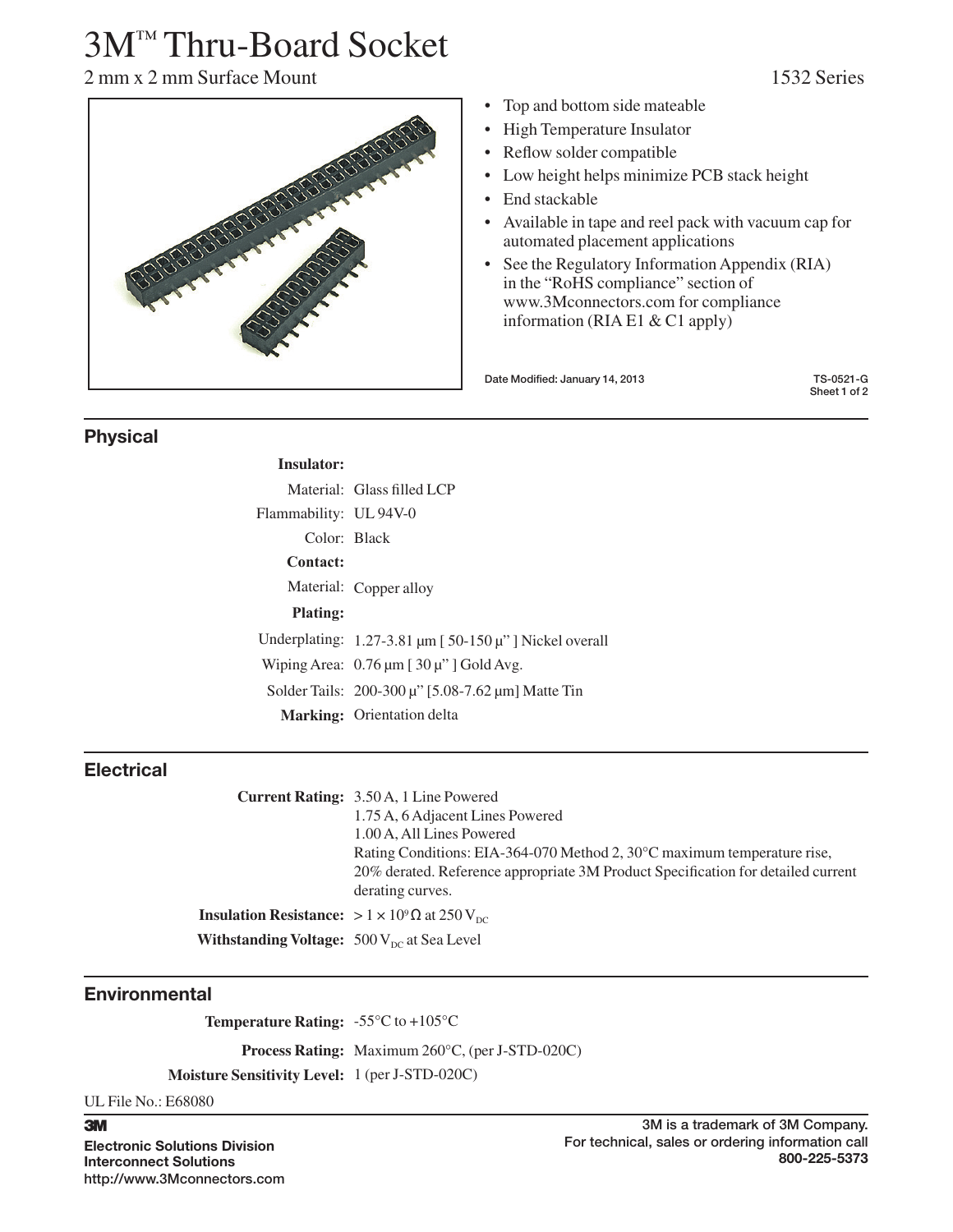# 3M™ Thru-Board Socket

| Table 1             |               |               |               |
|---------------------|---------------|---------------|---------------|
| Contact<br>Quantity | Dimension A   | Tape<br>Width | Order<br>Code |
| 04                  | 3.96 [0.156]  | 24 mm         | <b>WA</b>     |
| 06                  | 5.87 [0.231]  | 24 mm         | <b>WA</b>     |
| 08                  | 7.87 [0.310]  | 24 mm         | <b>WB</b>     |
| 10                  | 9.88 [0.389]  | 24 mm         | <b>WB</b>     |
| 12                  | 11.86 [0.467] | 24 mm         | <b>WB</b>     |
| 14                  | 13.87 [0.546] | 24 mm         | <b>WB</b>     |
| 16                  | 15.88 [0.625] | 24 mm         | <b>WB</b>     |
| 18                  | 17.88 [0.704] | 44 mm         | <b>WD</b>     |
| 20                  | 19.86 [0.782] | 44 mm         | <b>WD</b>     |
| 22                  | 21.87 [0.861] | 44 mm         | <b>WD</b>     |
| 24                  | 23.88 [0.940] | 44 mm         | <b>WD</b>     |
| 26                  | 25.88 [1.019] | 44 mm         | <b>WD</b>     |
| 28                  | 27.86 [1.097] | 44 mm         | <b>WD</b>     |
| 30                  | 29.87 [1.176] | 44 mm         | <b>WD</b>     |
| 32                  | 31.88 [1.255] | 56 mm         | <b>WE</b>     |
| 34                  | 33.88 [1.334] | 56 mm         | <b>WE</b>     |
| 36                  | 35.86 [1.412] | 56 mm         | <b>WE</b>     |
| 38                  | 37.87 [1.491] | 56 mm         | <b>WE</b>     |
| 40                  | 39.88 [1.570] | 56 mm         | <b>WE</b>     |
| 42                  | 41.88 [1.649] | 56 mm         | <b>WE</b>     |
| 44                  | 43.87 [1.727] | 72 mm         | <b>WF</b>     |
| 46                  | 45.87 [1.806] | 72 mm         | WF            |
| 48                  | 47.88 [1.885] | 72 mm         | WF            |
| 50                  | 49.89 [1.964] | 72 mm         | <b>WF</b>     |
| 52                  | 51.87 [2.042] | 72 mm         | WF            |
| 54                  | 53.87 [2.121] | 72 mm         | WF            |
| 56                  | 55.88 [2.200] | 72 mm         | WF            |
| 58                  | 57.86 [2.278] | 88 mm         | WG            |
| 60                  | 59.87 [2.357] | 88 mm         | <b>WG</b>     |



#### Notes:

- 1.Tape & reel include vacuum pick-up cap for pick 'n place handling equipment.
- 2. Parts in tray packaging are supplied without vacuum cap.
- 3. Positions per row, subtract 1, multiply by 2 mm spacing.
- 4. Optional locator posts: positions per row, multiply by 2 mm, subtract 4 mm.



## Ordering Information



#### 3

Electronic Solutions Division Interconnect Solutions http://www.3Mconnectors.com

#### 3M is a trademark of 3M Company. For technical, sales or ordering information call 800-225-5373